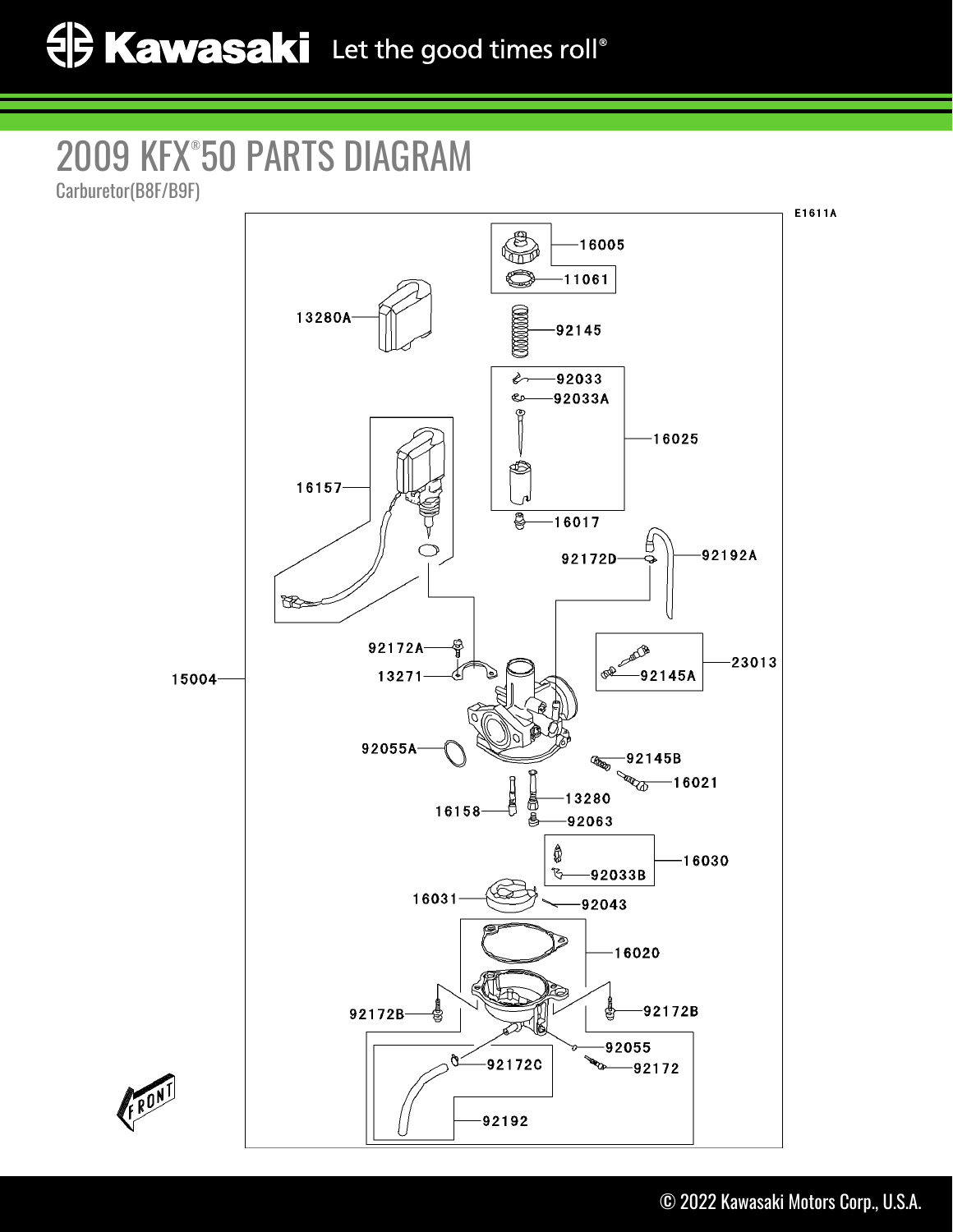## 2009 KFX® 50 PARTS LIST

Carburetor(B8F/B9F)

| <b>ITEM NAME</b>                  | <b>PART NUMBER</b> | <b>QUANTITY</b> |
|-----------------------------------|--------------------|-----------------|
| GASKET (Ref # 11061)              | 11061-Y001         | 1               |
| PLATE (Ref # 13271)               | 13271-Y001         | 1               |
| HOLDER, NEEDLE JET (Ref # 13280)  | 13280-Y007         | 1               |
| HOLDER, CAP (Ref # 13280A)        | 13280-Y008         | 1               |
| CARBURETOR-ASSY (Ref # 15004)     | 15004-Y001         | 1               |
| TOP-CHAMBER (Ref # 16005)         | 16005-Y001         | 1               |
| JET-NEEDLE (Ref # 16017)          | 16017-Y001         | 1               |
| CHAMBER-FLOAT (Ref # 16020)       | 16020-Y001         | 1               |
| SCREW-THROTTLE STOP (Ref # 16021) | 16021-Y001         | 1               |
| VALVE-THROTTLE (Ref # 16025)      | 16025-Y003         | 1               |
| VALVE-FLOAT, ASSY (Ref # 16030)   | 16030-Y002         | 1               |
| FLOAT (Ref # 16031)               | 16031-Y001         | 1               |
| JET-STARTER (Ref # 16157)         | 16157-Y001         | 1               |
| JET-SLOW (Ref # 16158)            | 16158-Y001         | 1               |
| SCREW-ASSY, ADJUST (Ref # 23013)  | 23013-Y001         | 1               |
| RING-SNAP (Ref # 92033)           | 92033-Y002         | 1               |
| RING-SNAP (Ref # 92033A)          | 92033-Y003         | 1               |
| RING-SNAP (Ref # 92033B)          | 92033-Y004         | 1               |
| PIN (Ref # 92043)                 | 92043-Y002         | 1               |
| RING-O (Ref # 92055)              | 92055-Y001         | 1               |
| RING-O (Ref # 92055A)             | 92055-Y016         | 1               |
| JET-MAIN (Ref # 92063)            | 92063-Y002         | 1               |
| SPRING (Ref # 92145)              | 92145-Y002         | 1               |
| <b>SPRING (Ref # 92145A)</b>      | 92145-Y003         | 1               |
| <b>SPRING (Ref # 92145B)</b>      | 92145-Y004         | 1               |
| SCREW, DRAIN (Ref # 92172)        | 92172-Y001         | 1               |
| <b>SCREW (Ref # 92172A)</b>       | 92172-Y012         | $\overline{2}$  |
| <b>SCREW (Ref # 92172B)</b>       | 92172-Y013         | $\overline{2}$  |
| <b>CLAMP (Ref # 92172C)</b>       | 92172-Y022         | 1               |